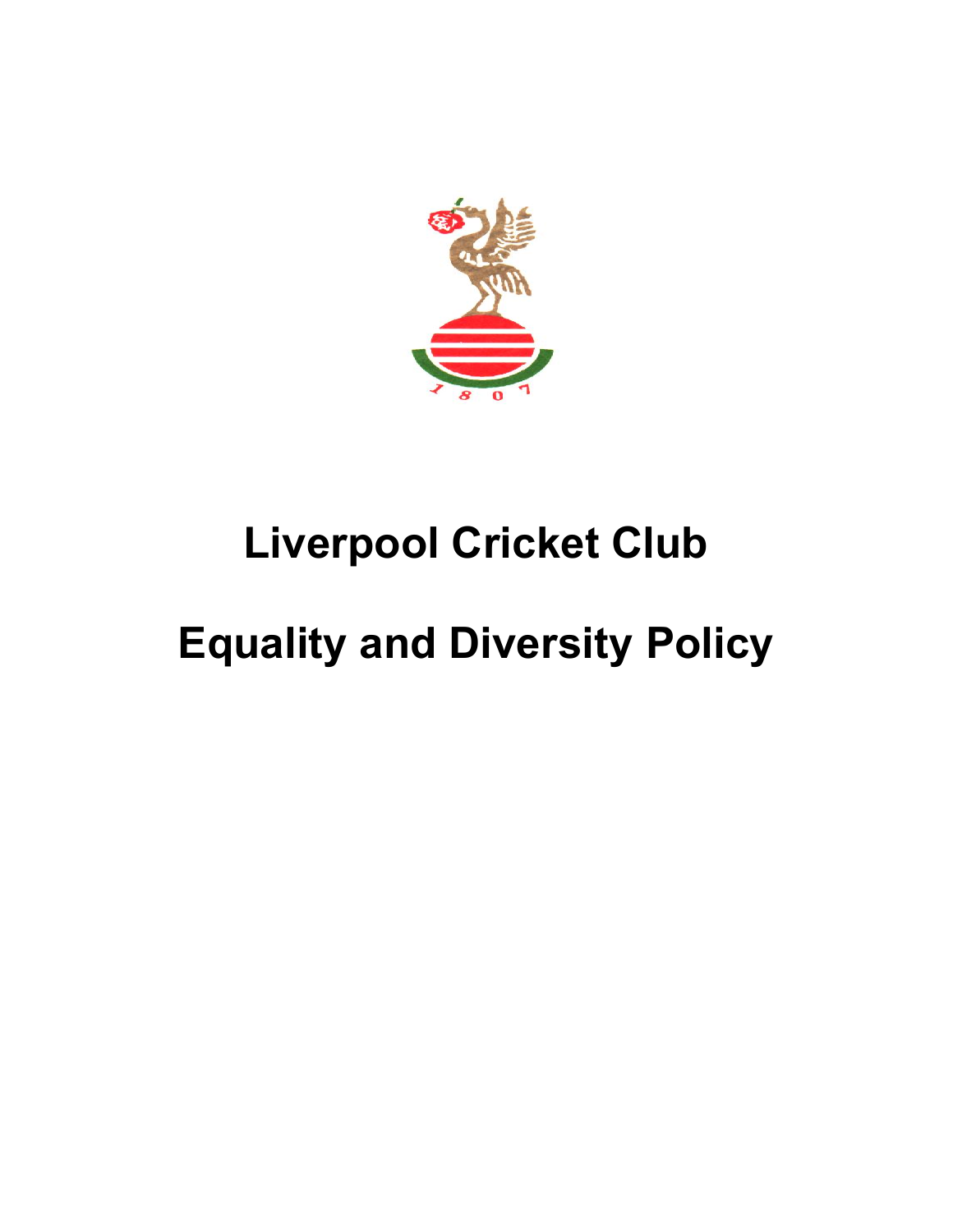**Liverpool Cricket Club – Tennis Section** is committed to encouraging equality and diversity among our members eliminating unlawful discrimination.

The aim is for our members to be truly representative of all sections of society and for each member to feel respected and able to give their best.

**Liverpool Cricket Club – Tennis Section** is also committed against unlawful discrimination of members, visitors and the general public.

The policy's purpose is to:

- provide equality, fairness and respect for all members.
- not unlawfully discriminate because of the Equality Act 2010 protected characteristics of age, disability, gender reassignment, marriage and civil partnership, pregnancy and maternity, race (including colour, nationality, and ethnic or national origin), religion or belief, sex (gender) and sexual orientation
- oppose and avoid all forms of unlawful discrimination. The organisation commits to:
	- $\triangleright$  encourage equality and diversity in the club and its grounds as they are good practice and make business sense.
	- $\triangleright$  create an environment free of bullying, harassment, victimisation and unlawful discrimination, promoting dignity and respect for all, and where individual differences and the contributions of all members are recognised and valued

This commitment includes training coaches and volunteers about their rights and responsibilities under the equality policy. Responsibilities include coaches and volunteers conducting themselves to help the organisation provide equal opportunities and prevent bullying, harassment, victimisation and unlawful discrimination.

All members should understand they, as well as the Club, can be held liable for acts of bullying, harassment, victimisation and unlawful discrimination.

Members should take seriously complaints of bullying, harassment, victimisation and unlawful discrimination by fellow members, customers, suppliers, visitors, the public and any others in the course of the organisation's activities

Such acts will be dealt with as misconduct under the organisation's grievance and/or disciplinary procedures, and appropriate action will be taken. Particularly serious complaints could amount to gross misconduct and lead to the removal of membership.